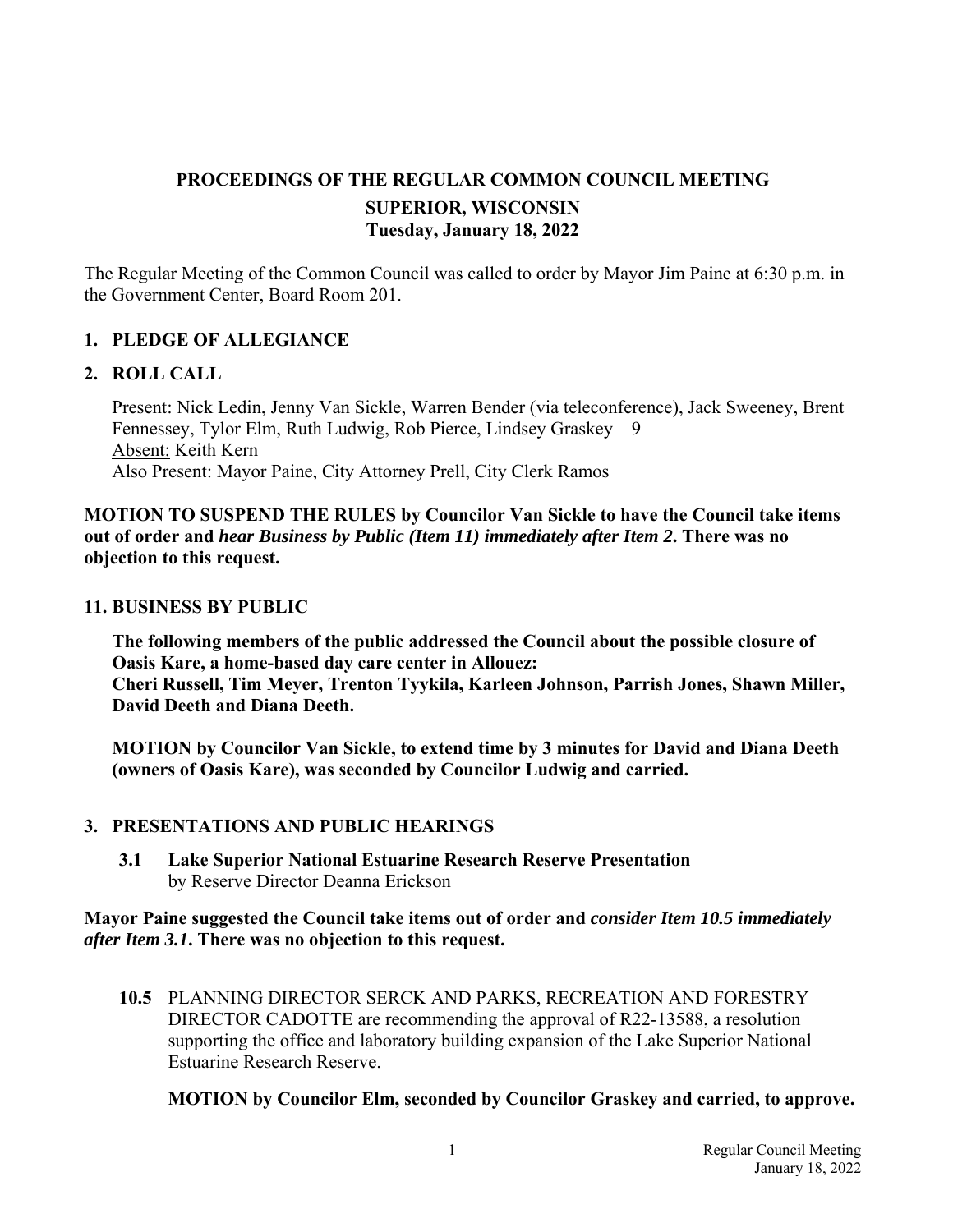**3.2 Public Hearing to review the 2040 Comprehensive Plan,** and consider the approval of **O22-4266,** an ordinance introduced by the Planning Department recommending the adoption of the plan.

 **MOTION by Councilor Bender, to close the public hearing and adopt the 2040 Comprehensive Plan, was seconded by Councilor Ledin and carried to approve.**

## **4. APPROVAL OF MINUTES**

**4.1 January 4, 2022** - Regular Council Meeting.

 **MOTION by Councilor Fennessey, seconded by Councilor Graskey and carried, to approve.**

## **5. CORRESPONDENCE TO BE FILED (No action)**

#### **6. MAYOR'S REPORT**

 **6.1 Report from Mayor Paine** 

#### **6.2 Committee Appointment Recommendations**

COUNTY-CITY COMMITTEE:

- **1.** Reappoint Councilor Keith Kern for a term expiring April 2022.
- **2.** Reappoint Councilor Tylor Elm for a term expiring April 2022.
- **3.** Reappoint Councilor Jack Sweeney for a term expiring April 2022.

#### **MOTION by Councilor Fennessey, seconded by Councilor Pierce and carried, to approve all three appointments.**

# **7. STANDING COMMITTEE REPORTS**

- **7.1 Human Resources Committee** (*No meeting to report)*
- **7.2 Public Works Committee** *(Meeting held January 6, 2022)*  Report from the Councilor Van Sickle.

#### RECOMMENDATIONS:

- 1. Approve the request from Charter Next Generation to install flashing PED signs to aid employees crossing Winter Street.
- 2. Approve the request from SWLP to purchase 0.49 credits from the City of Superior Wetland Mitigation Bank.
- 3. Approve the sale of Surplus Vehicles and Equipment by auction in 2022.
- 4. Approve the Professional Engineering Services Agreement with Donohue and Associates, Inc.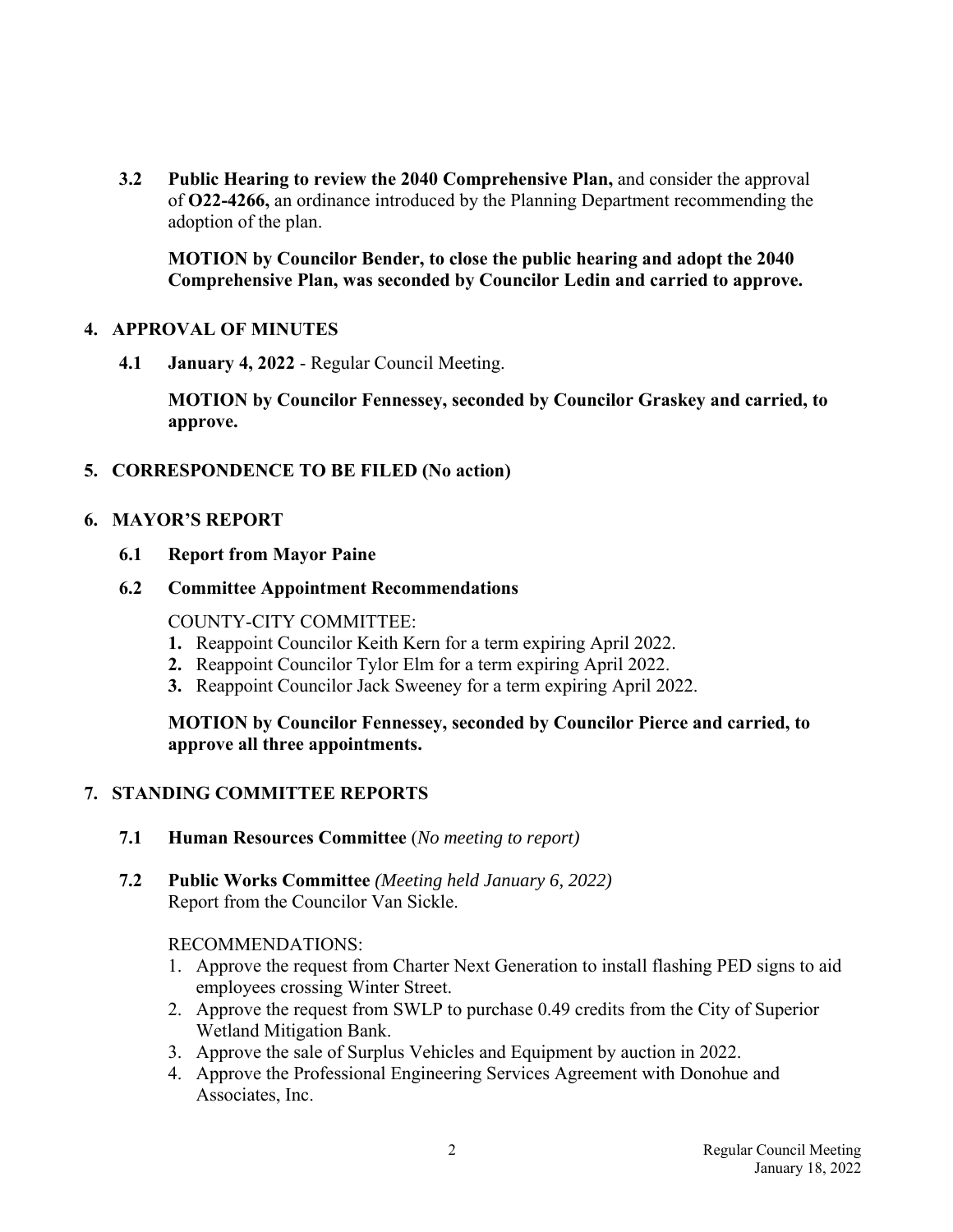5. Approve the State Municipal Agreement for supplemental funding for the reconstruction of Moccasin Mike Road from the Local Road Improvement Plan (LRIP).

## **MOTION by Councilor Van Sickle, seconded by Councilor Ludwig and carried, to approve all five recommendations.**

- **7.3 Finance Committee** (*No meeting to report)*
- **7.4 Licenses and Fees Committee** *(Meeting held January 10, 2022)*  Report from the Councilor Fennessey.
- **7.5 Public Safety Committee** (*No meeting to report)*
- **7.6 Committee of the Whole Meeting** (*No meeting to report)*

# **8. SPECIAL COMMITTEE REPORTS**

- 8.1 REPORTS WITH RECOMMENDATIONS
- 8.2 REPORTS SANS RECOMMENDATIONS
- **8.2.1 Festival Committee** (*Meeting held January 4, 2022*) No report from the Chair.

#### **9. OLD BUSINESS**

 **9.1** PARKS, RECREATION & FORESTRY DIRECTOR CADOTTE recommending investing in SWL&P's Community Solar Garden Project (20 blocks), for a total NTE \$65,000.00.

 **MOTION TO POSTPONE until next Common Council meeting by Councilor Sweeney, seconded by Councilor Pierce and carried.**

#### **10. NEW BUSINESS**

 **10.1** CITY CLERK RAMOS recommending approval of miscellaneous licenses.

 **MOTION by Councilor Fennessey, seconded by Councilor Ledin and carried, to approve.**

 **10.2** COMMUNITY DEVELOPMENT MANAGER ANDERSON recommending approval R22-13587, a resolution a setting a public hearing on March 1, 2022, in Government Center Board Room 201, to request comments on Community Development Needs and Fair Housing Choices.

 **MOTION by Councilor Elm, seconded by Councilor Graskey and carried, to approve.**